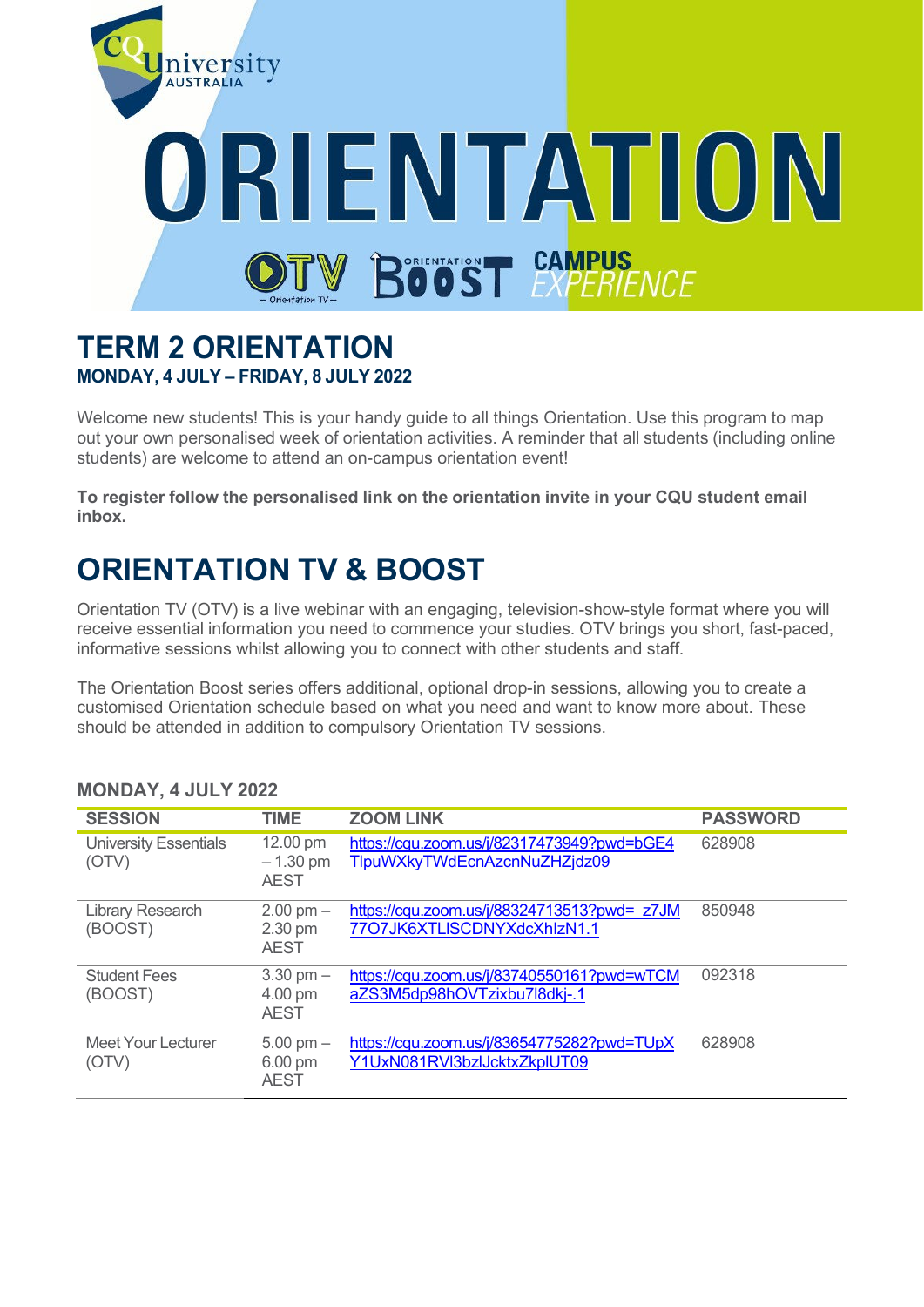

#### **TUESDAY, 5 JULY 2022**

| <b>SESSION</b>                            | <b>TIME</b>                                   | <b>ZOOM LINK</b>                                                           | <b>PASSWORD</b> |
|-------------------------------------------|-----------------------------------------------|----------------------------------------------------------------------------|-----------------|
| Social Innovation<br>(BOOST)              | $11.30$ am<br>$-12.00$<br>pm AEST             | https://cqu.zoom.us/j/87290918904?pwd=24D6<br>D-FeP9ZkAjafki5AjzBCSXI9MD.1 | 418559          |
| Work Integrated<br>Learning (BOOST)       | 12.30 pm<br>$-1.30$ pm<br><b>AEST</b>         | https://cqu.zoom.us/j/81681549061?pwd=Feaoi8<br>O8du3wywJ4J536xvyHDEbPY3.1 | 544799          |
| Timetabling (BOOST)                       | $2.00$ pm $-$<br>2.30 pm<br><b>AEST</b>       | https://cqu.zoom.us/j/84251151173?pwd=TuGW<br>dcfLLdjA4qEkGxyVFX8Bm6eDY.1  | 084054          |
| <b>General Q&amp;A</b><br>(BOOST)         | $3.00 \text{ pm} -$<br>3.30 pm<br><b>AEST</b> | https://cqu.zoom.us/j/83894292501?pwd=dedXr<br>DXtzrqlFCN9gbZ0hSUU7oUUlU.1 | 900836          |
| International Student<br>Essentials (OTV) | $4.30$ pm $-$<br>5.15 pm<br><b>AEST</b>       | https://cqu.zoom.us/j/85602609083?pwd=YXFa<br>dHh0Y1BVdldlNGRRYmlJUUFLdz09 | 628908          |

# **CAMPUS EXPERIENCE**

These on-campus events are the perfect opportunity to meet and connect with fellow students, staff, and support services. Events will differ for each location and may include networking activities, campus tours, and market stalls.

#### **ROCKHAMPTON NORTH CAMPUS**

| <b>ACTIVITY</b>                                                                                                                                                                                                                          | <b>DATE</b>         | TIME                                          | <b>LOCATION</b>                                                                   |
|------------------------------------------------------------------------------------------------------------------------------------------------------------------------------------------------------------------------------------------|---------------------|-----------------------------------------------|-----------------------------------------------------------------------------------|
| Check out a range of CQU market stalls, take a<br>campus tour of our facilities and ask our<br>friendly staff any questions you may have.<br>Enjoy light refreshments, nibbles, play some<br>games and get to know your fellow students! | Thursday, 7<br>July | $2.00 \text{ pm} -$<br>4.30 pm<br><b>AEST</b> | Refectory, Building 36,<br><b>CQUniversity North</b><br><b>Rockhampton Campus</b> |

#### **BUNDABERG CAMPUS**

| <b>ACTIVITY</b>                                                                                                                                                                                                                    | <b>DATE</b>          | <b>TIME</b>                                       | <b>LOCATION</b>                        |
|------------------------------------------------------------------------------------------------------------------------------------------------------------------------------------------------------------------------------------|----------------------|---------------------------------------------------|----------------------------------------|
| Enjoy a pancake breakfast on us whilst getting<br>to know your fellow students and CQU staff.<br>Hear about our student support services and<br>take a campus tour. Lunch is on us, while you<br>get to know your fellow students. | Wednesday, 6<br>July | $9.00$ am $-$<br>$1.00 \text{ pm}$<br><b>AEST</b> | Building 1, Foyer, Bundaberg<br>Campus |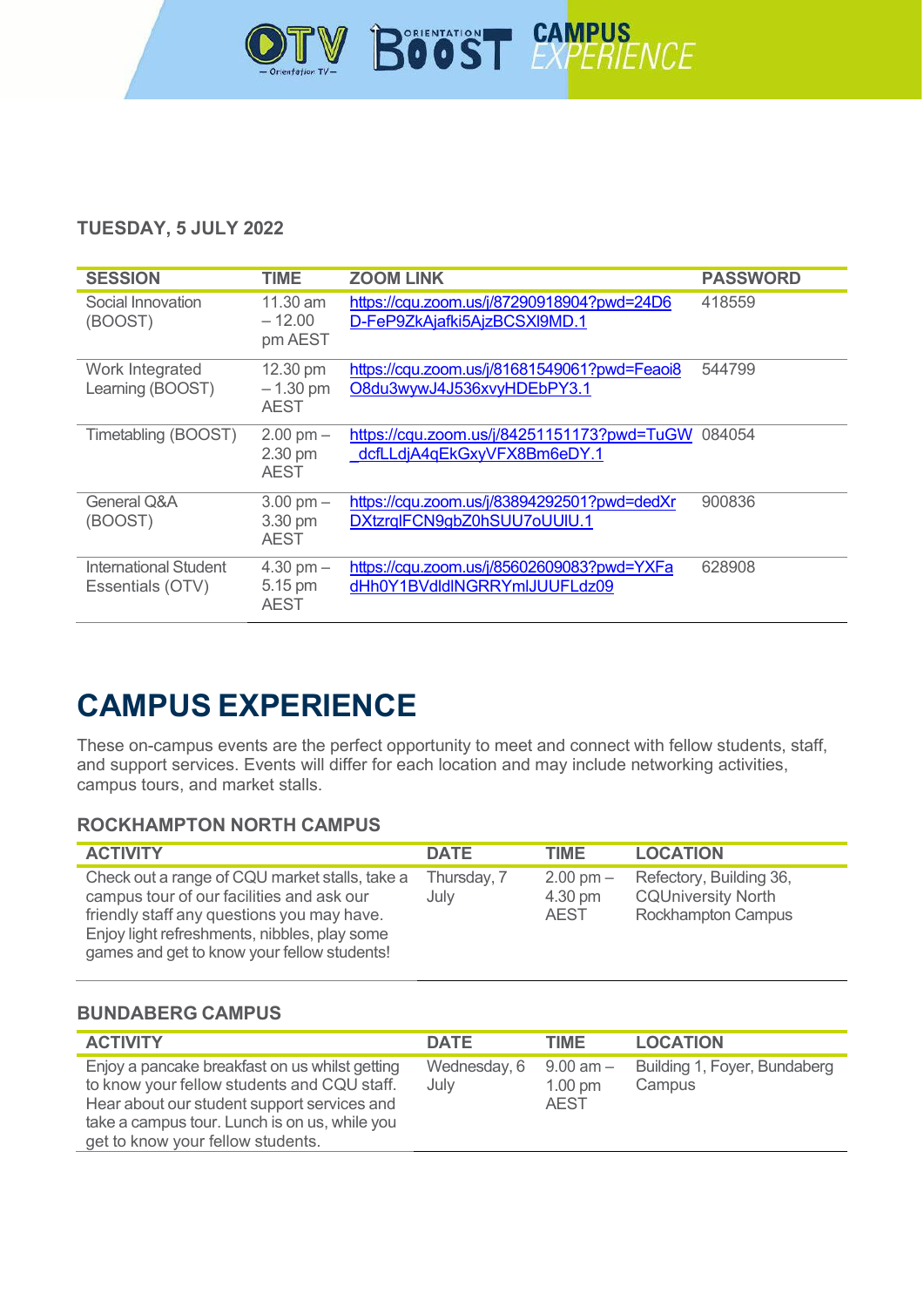

#### **GLADSTONE CAMPUS**

| <b>ACTIVITY</b>                                                                                                                                                            | <b>DATE</b>       | <b>TIME</b>                                 | <b>LOCATION</b>                                              |
|----------------------------------------------------------------------------------------------------------------------------------------------------------------------------|-------------------|---------------------------------------------|--------------------------------------------------------------|
| Join our friendly campus staff for morning tea<br>while you get to know your fellow students.<br>Hear about our student support services, go on<br>a campus tour and more. | Monday, 4<br>July | $10.00$ am<br>$-12.00$<br>pm<br><b>AEST</b> | Building 3, Grand Court<br>Foyer, Gladstone Marina<br>Campus |

#### **MACKAY OORALEA CAMPUS**

| <b>ACTIVITY</b>                                                                                                                                           | <b>DATE</b>       | <b>TIME</b>                                         | <b>LOCATION</b>                              |
|-----------------------------------------------------------------------------------------------------------------------------------------------------------|-------------------|-----------------------------------------------------|----------------------------------------------|
| Join us for morning tea where you will get to<br>meet fellow students and CQU staff. We'll also<br>take you on a tour of our beautiful Ooralea<br>campus. | Monday, 4<br>July | $11.00 \text{ am}$<br>$-12.00$<br>pm<br><b>AEST</b> | Building 19, Foyer, Mackay<br>Ooralea Campus |

#### **MACKAY CITY CAMPUS**

| <b>ACTIVITY</b>                                                                                                         | <b>DATE</b> | TIME                                          | <b>LOCATION</b>                                 |
|-------------------------------------------------------------------------------------------------------------------------|-------------|-----------------------------------------------|-------------------------------------------------|
| Join us for a tour of our city campus. where you<br>will find out where your classes will be held for July<br>the term. | Tuesdav. 5  | $3.30 \text{ pm} -$<br>4.00 pm<br><b>AEST</b> | Building 3, Foyer, Mackay<br><b>City Campus</b> |

#### **CAIRNS CAMPUS**

| <b>ACTIVITY</b>                                                                                                                                                                      | <b>DATE</b>         | <b>TIME</b>                           | <b>LOCATION</b>                             |
|--------------------------------------------------------------------------------------------------------------------------------------------------------------------------------------|---------------------|---------------------------------------|---------------------------------------------|
| Check out our campus services and facilities<br>and meet your fellow students and CQU staff.<br>Lunch will be provided at 12.30pm - enjoy<br>delicious food and entertainment on us! | Thursday, 7<br>July | 10.00 am<br>$-1.30$ pm<br><b>AEST</b> | Room 3.27, Level 3,<br><b>Cairns Campus</b> |
| NAIDOC Week Trivia - A great way to<br>celebrate NAIDOC week and interact with your<br>fellow students and campus staff.<br>Refreshments provided.                                   | Thursday, 7<br>July | 4.45 pm $-$<br>6.30 pm<br><b>AEST</b> | Room 3.27, Level 3,<br><b>Cairns Campus</b> |

#### **TOWNSVILLE CAMPUS**

| <b>ACTIVITY</b>                                                                                                                    | <b>DATE</b>                        | TIME                      | <b>LOCATION</b>                                       |
|------------------------------------------------------------------------------------------------------------------------------------|------------------------------------|---------------------------|-------------------------------------------------------|
| Enjoy a coffee on us while meeting fellow<br>students and teaching staff. Take a campus<br>tour and get to know your campus better | Wednesday, $6$ 9.30 am $-$<br>July | $11.30$ am<br><b>AEST</b> | Building 1, ground floor,<br><b>Townsville Campus</b> |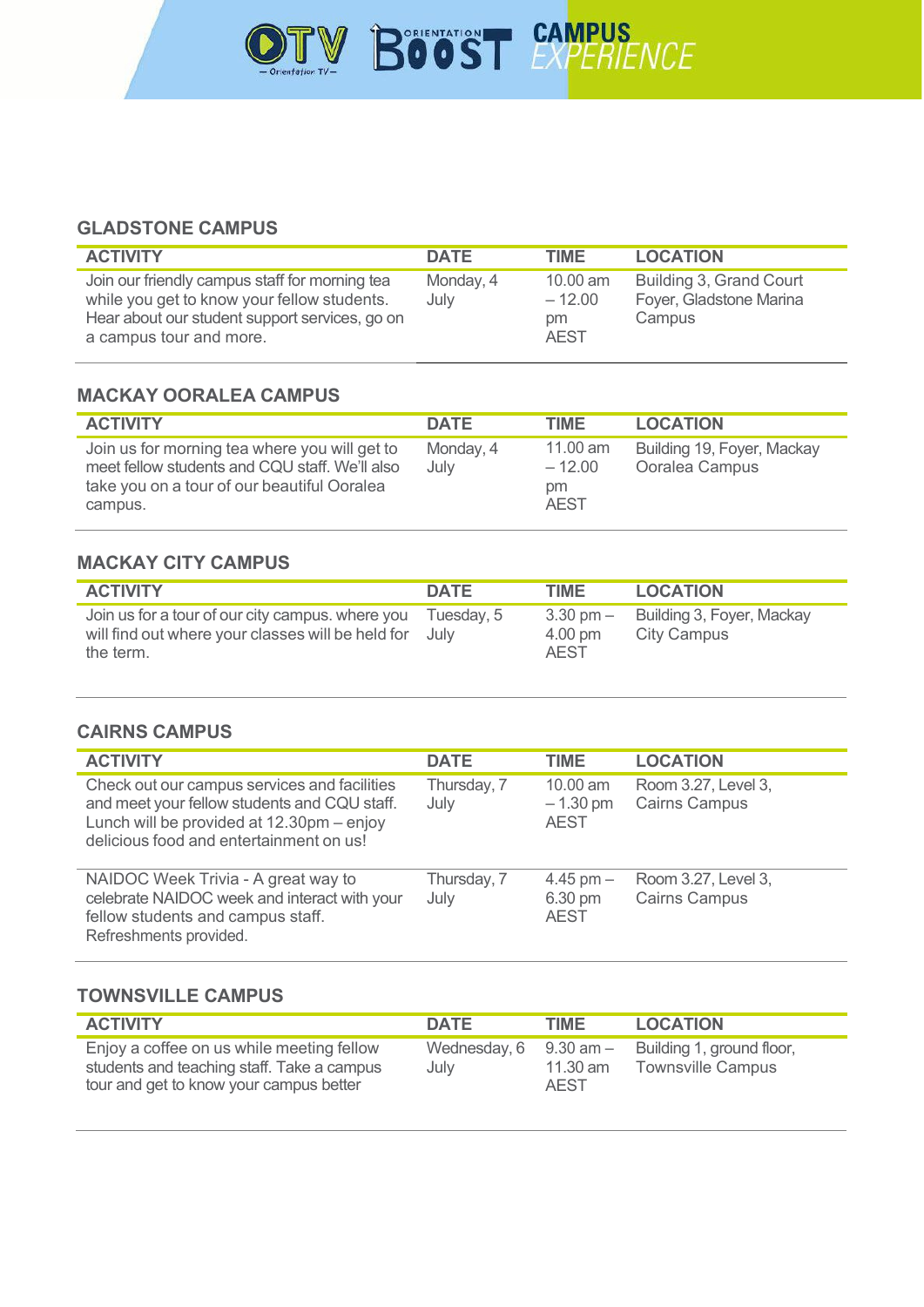

#### **SYDNEY CAMPUS**

| <b>ACTIVITY</b>                                                                                                                                                                                                                       | <b>DATE</b>         | <b>TIME</b>                                       | <b>LOCATION</b>                                            |
|---------------------------------------------------------------------------------------------------------------------------------------------------------------------------------------------------------------------------------------|---------------------|---------------------------------------------------|------------------------------------------------------------|
| Meet your fellow students and our campus staff<br>over breakfast. Learn about the support<br>services available to you while you check out a<br>range of market stalls. Head out for lunch with<br>your fellow peers at Scary Canary! | Thursday, 7<br>July | $9.00$ am $-$<br>$2.00 \text{ pm}$<br><b>AEST</b> | <b>Student Recreation Area,</b><br>Basement, Sydney Campus |

#### **MELBOURNE CAMPUS**

| <b>ACTIVITY</b>                                                                                                                                                                                                          | <b>DATE</b>          | <b>TIME</b>                               | <b>LOCATION</b>           |
|--------------------------------------------------------------------------------------------------------------------------------------------------------------------------------------------------------------------------|----------------------|-------------------------------------------|---------------------------|
| Come on campus for a fun meet and greet and<br>find out what support is available for you on<br>your academic journey. You will also get to<br>meet support staff and academics over a<br>delicious lunch and fun games. | Wednesday, 6<br>July | $9.30$ am $-$<br>$1.00$ pm<br><b>AEST</b> | Level 1, Melbourne Campus |
| Take a tour of Melbourne's CBD with fellow<br>students and find out what fun and free things<br>you can do as an international student in the<br>city!                                                                   | Wednesday, 6<br>July | 1.00 pm $-$<br>2.30 pm<br><b>AEST</b>     | Level 1, Melbourne Campus |

#### **BRISBANE CAMPUS**

| <b>ACTIVITY</b>                                                                                                                                                                                                                                                                                            | <b>DATE</b>         | TIME.                                   | <b>LOCATION</b>                    |
|------------------------------------------------------------------------------------------------------------------------------------------------------------------------------------------------------------------------------------------------------------------------------------------------------------|---------------------|-----------------------------------------|------------------------------------|
| Grab a coffee and hear from our CQU staff on<br>student support, campus life and much more.<br>Enjoy lunch on us while you check out the<br>market stalls or take a campus tour. Enjoy a<br>visit from the local wildlife group and meet<br>some of the cute and fury creatures they'll have<br>on campus! | Thursday, 7<br>July | $10.30$ am<br>$-2.00$ pm<br><b>AEST</b> | Level 4. Foyer, Brisbane<br>campus |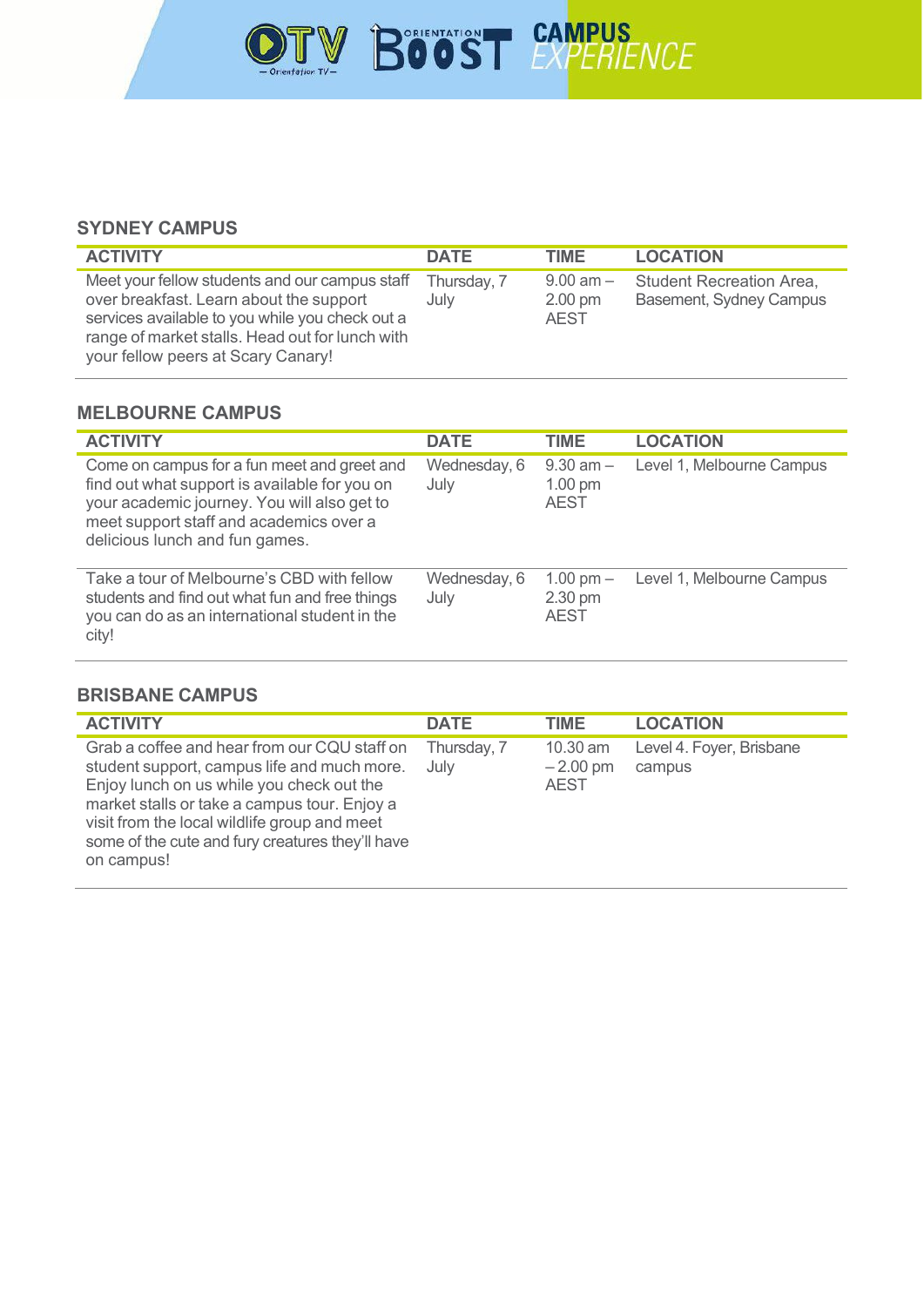

# **ACADEMIC LEARNING CENTRE (ALC) SESSIONS**

The ALC provides a range of services with something offered for all. The ALC is a network of support for students, providing information, advice and resources to assist you with many of the requirements of study at CQU. The ALC can provide support in areas such as maths, science, computing, referencing and more.

#### **MONDAY, 4 JULY 2022**

| <b>SESSION</b>   | <b>DESCRIPTION</b>                                                                                                                                                                                                                   | <b>TIME</b>                             |
|------------------|--------------------------------------------------------------------------------------------------------------------------------------------------------------------------------------------------------------------------------------|-----------------------------------------|
| <b>ALC Panel</b> | Get to know the Academic Learning Centre (ALC): Discover how the ALC team<br>can help you with your studies and ask any questions you may have about CQU.<br>Zoom Link: https://bit.ly/AcademicALC<br><b>Password: 170741</b>        | 10.00 $am -$<br>10.45 am<br><b>AEST</b> |
| Accessibility    | Time management: in this interactive session, useful time management tools and<br>strategies to help make the most of your learning experience will be explored.<br>Zoom Link: https://bit.ly/AcademicALC<br><b>Password: 170741</b> | 11.00 $am -$<br>11.45 am<br><b>AEST</b> |
| <b>ALC</b>       | Moodle: Learn how to navigate the CQU online learning platform.                                                                                                                                                                      | $2.30$ pm $-$                           |
| Computing        | Zoom Link: https://bit.ly/ComputingALC                                                                                                                                                                                               | 3.30 pm                                 |
|                  | <b>Password: 123456</b>                                                                                                                                                                                                              | <b>AEST</b>                             |
| <b>ALC Maths</b> | Order of operations - Learn how to correctly operate integers.                                                                                                                                                                       | $4.00$ pm $-$                           |
| Numeracy         | Zoom Link: https://bit.ly/NumeracyALC                                                                                                                                                                                                | 5.00 pm                                 |
| Workshop 1       | <b>Password: 147767</b>                                                                                                                                                                                                              | <b>AEST</b>                             |

#### **TUESDAY, 5 JULY 2022**

| <b>SESSION</b>                             | <b>DESCRIPTION</b>                                                                                                                                                                                                                                                                          | <b>TIME</b>                                   |
|--------------------------------------------|---------------------------------------------------------------------------------------------------------------------------------------------------------------------------------------------------------------------------------------------------------------------------------------------|-----------------------------------------------|
| <b>ALC Maths</b><br>Numeracy<br>Workshop 2 | Order of operations - Fractions - Learn how to correctly operate fractions.<br>Zoom Link: https://bit.ly/NumeracyALC<br><b>Password: 147767</b>                                                                                                                                             | 10.00 $am -$<br>10.45 am<br><b>AEST</b>       |
| <b>ALC Academic</b><br>Communication       | Learning to learn online: Learning online can be a challenge, but by<br>following a few principles, you can develop skills that will not only get you<br>through the term, but also benefit you throughout your degree.<br>Zoom Link: https://bit.ly/AcademicALC<br><b>Password: 170741</b> | $6.00 \text{ pm} -$<br>7.00 pm<br><b>AEST</b> |

#### **WEDNESDAY, 6 JULY 2022**

| <b>SESSION</b>          | <b>DESCRIPTION</b>                                                                                                                                                             | <b>TIME</b>                                  |
|-------------------------|--------------------------------------------------------------------------------------------------------------------------------------------------------------------------------|----------------------------------------------|
| <b>ALC</b><br>Computing | PowerPoint: Learn how to use PowerPoint and include videos in<br>presentations.<br>Zoom Link: https://bit.ly/ComputingALC<br><b>Password: 123456</b>                           | 10.00 $am -$<br>10.30 am<br><b>AEST</b>      |
| <b>ALC</b><br>Computing | Excel: Learn how Excel is used for in decision making, accounting,<br>forecasting, computing, and others.<br>Zoom Link: https://bit.ly/ComputingALC<br><b>Password: 123456</b> | 11.00 $am -$<br>11.30 am<br><b>AEST</b>      |
| <b>ALC</b><br>Computing | Word: learn how to improve the formatting of assignments using Word.<br>Zoom Link: https://bit.ly/ComputingALC<br><b>Password: 123456</b>                                      | 12.00 pm $-$<br>12.30 pm<br><b>AEST</b>      |
| <b>ALC Science</b>      | Cells: Learn all about the Basic Unit of Life<br>Zoom Link: https://bit.ly/ScienceALC<br><b>Password: 137585</b>                                                               | $1.00 \text{ pm} -$<br>2.00pm<br><b>AEST</b> |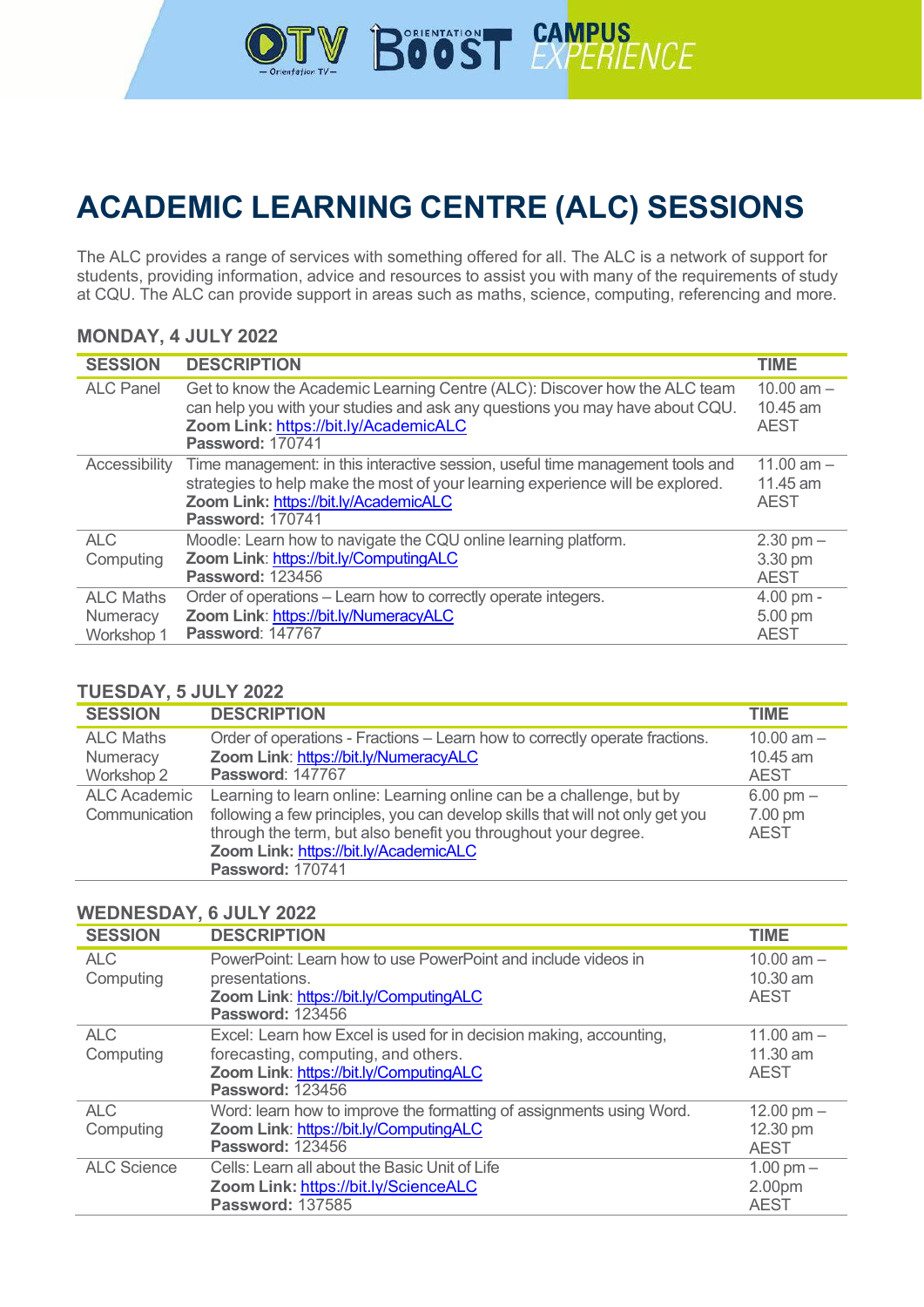

| <b>ALC Numeracy</b><br>Workshop 3    | Fundamental Algebra – Learn how to carry our algebraic operations using<br>correct notation and terminology.<br>Zoom Link: https://bit.ly/NumeracyALC<br><b>Password: 147767</b>                                                                                                                                                                                                        | $3.00 \text{ pm} -$<br>4.00pm<br><b>AEST</b>  |
|--------------------------------------|-----------------------------------------------------------------------------------------------------------------------------------------------------------------------------------------------------------------------------------------------------------------------------------------------------------------------------------------------------------------------------------------|-----------------------------------------------|
| <b>ALC Academic</b><br>Communication | Keeping track of your research with One Note: Learn how to use OneNote<br>and OneNote Clipper to gather your sources in one place; create sections<br>and pages in your notebooks to organise and find notes efficiently; use<br>features such as Dictate and Immersive Reader to make working with text<br>easier.<br>Zoom Link: https://bit.ly/AcademicALC<br><b>Password: 170741</b> | $4.00 \text{ pm} -$<br>5.00 pm<br><b>AEST</b> |

#### **THURSDAY, 7 JULY 2022**

| <b>SESSION</b> | <b>DESCRIPTION</b>                                                                                                                                                       | <b>TIME</b>                                   |
|----------------|--------------------------------------------------------------------------------------------------------------------------------------------------------------------------|-----------------------------------------------|
|                | ALC Academic Understanding and planning assignments: Learn how to 'unpack'<br>Communication assignments and plan your research.<br>Zoom Link: https://bit.ly/AcademicALC | $6.00 \text{ pm} -$<br>7.00 pm<br><b>AFST</b> |
|                | <b>Password: 170741</b>                                                                                                                                                  |                                               |

### **FRIDAY, 8 JULY 2022**

| <b>SESSION</b>                                            | <b>DESCRIPTION</b>                                                                                                                                                                                                                                                                                                                                                                                         | <b>TIME</b>                             |
|-----------------------------------------------------------|------------------------------------------------------------------------------------------------------------------------------------------------------------------------------------------------------------------------------------------------------------------------------------------------------------------------------------------------------------------------------------------------------------|-----------------------------------------|
| <b>ALC Numeracy</b><br>Workshop 4                         | Equation Solving - Learn equation solving techniques to transpose and<br>rearrange formula to solve for the unknown variable.<br>Zoom Link: https://bit.ly/NumeracyALC<br><b>Password: 147767</b>                                                                                                                                                                                                          | 10.00 $am -$<br>11.00 am<br><b>AEST</b> |
| <b>ALC Science</b>                                        | Brain-based learning: Optimise your study time! Come and pick up some<br>study tips that are based on the science behind how we learn.<br>Zoom Link: https://bit.ly/ScienceALC<br><b>Password: 137585</b>                                                                                                                                                                                                  | 11.00 $am -$<br>12.00 pm<br><b>AEST</b> |
| <b>ALC Academic</b><br>Communication                      | Academic writing: Learn how to structure academic writing and use<br>appropriate academic language.<br>Zoom Link: https://bit.ly/AcademicALC<br><b>Password: 170741</b>                                                                                                                                                                                                                                    | $1.00$ pm $-$<br>2.00 pm<br><b>AEST</b> |
| <b>ALC Science</b>                                        | First things about Chemistry - This workshop covers some of the most<br>fundamental concepts in Chemistry. We discuss what Chemistry is, what all<br>'stuff' is made of and define important terms like atom, element, Isotope and<br>Compound. We also look at the structure of the atom and discuss electrons<br>and the Periodic Table.<br>Zoom Link: https://bit.ly/3Ng1yS9<br><b>Password: 137585</b> | $1.00$ pm $-$<br>2.00 pm<br><b>AEST</b> |
| Initial teacher<br>numeracy test<br>taster for<br>LANTITE | Numeracy test: Get a sneak peek at the kinds of questions your initial<br>teacher test will have. We'll take a look at unpacking the question; picking<br>out important information from graphs, tables and infographics; get tips for<br>working through questions, and more.<br>Zoom Link: https://bit.ly/NumeracyALC<br><b>Password: 147767</b>                                                         | $2.00$ pm $-$<br>3.00 pm<br><b>AEST</b> |
| <b>ALC Academic</b><br>Communication                      | Paraphrasing and referencing: Discover how to use other people's ideas in<br>your own words and correctly cite sources.<br>Zoom Link: https://bit.ly/AcademicALC<br><b>Password: 170741</b>                                                                                                                                                                                                                | $2.30$ pm $-$<br>3.30 pm<br><b>AEST</b> |